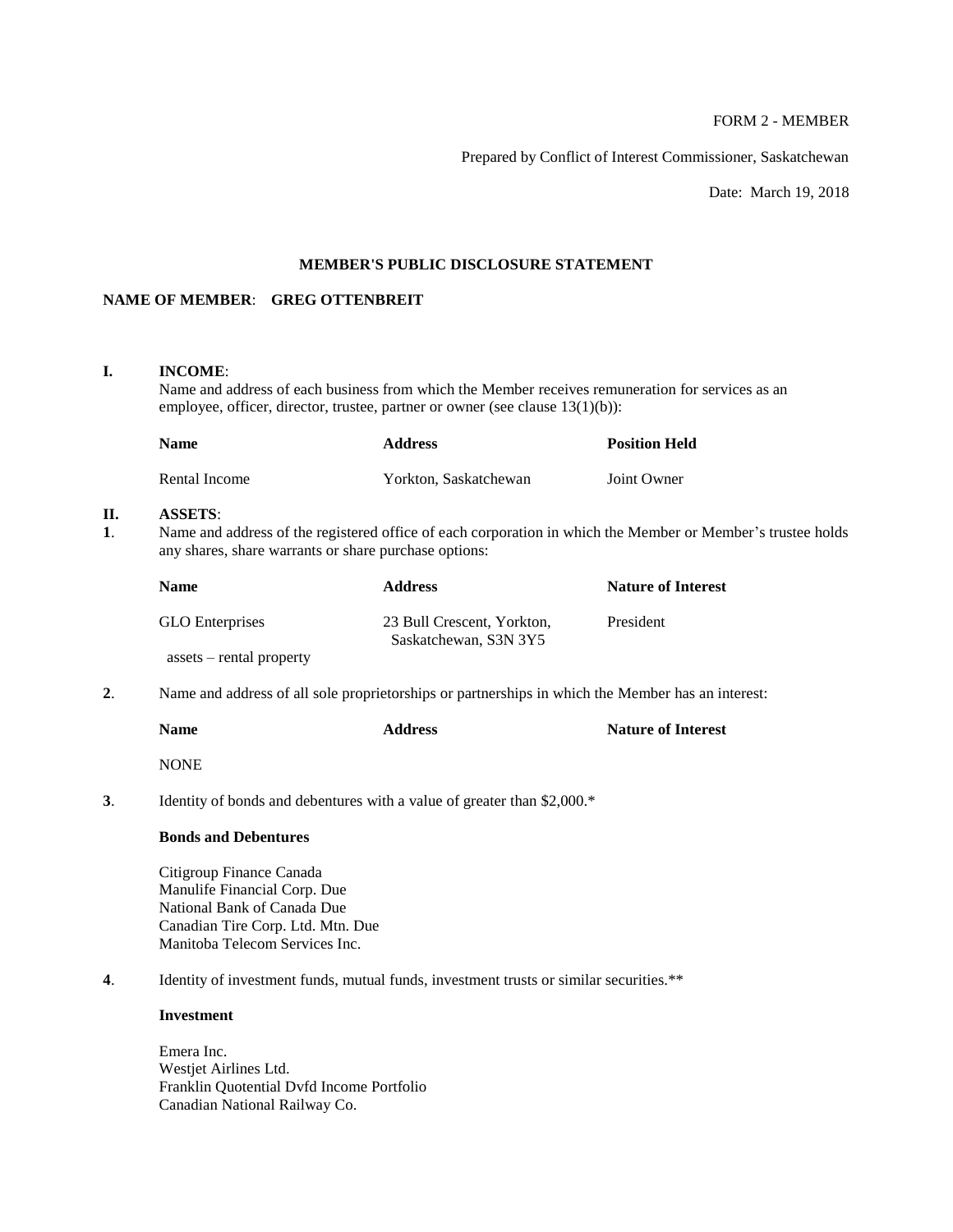Identity of investment funds, mutual funds, investment trusts or similar securities.\*\* (continued)

## **Investment**

Canadian Western Bank Mosaic Co. Royal Bank of Canada Toronto Dominion Bank TransCanada Corp. BCE Inc. AGF Traditional Income Fund Cambridge Canadian Dividend Fund BP PLC Duke Energy Corp. Enbridge Inc. Home Depot Inc. Medtronic PLC Com Manulife Investments – Segregated Funds

**5**. Municipal address or legal description of any real property, inside or outside Saskatchewan, that the Member has any interest in or title or right to:

| Joint Owner |
|-------------|
| Joint Owner |
| Joint Owner |
| Joint Owner |
| Joint Owner |
| Joint Owner |
| Joint Owner |
| Joint Owner |
| Joint Owner |
|             |

**Address or Legal Description Nature of Interest**

## **III. GOVERNMENT CONTRACTS**

Identity and extent of the Member's participation in any Government contract as defined in Section 15 of *The Members' Conflict of Interest Act*:

#### **Description of Contract Nature of Interest**

NONE

# **IV. GIFTS AND BENEFITS**:

Identity and the extent of any gift or personal benefit received by the Member and mentioned in a disclosure statement filed pursuant to subsection 7(3) of *The Members' Conflict of Interest Act*:

| Identitv                         | <b>Extent</b> |
|----------------------------------|---------------|
| City of Regina: parking permit   | \$100         |
| Elks of Canada: butterfly magnet | \$5           |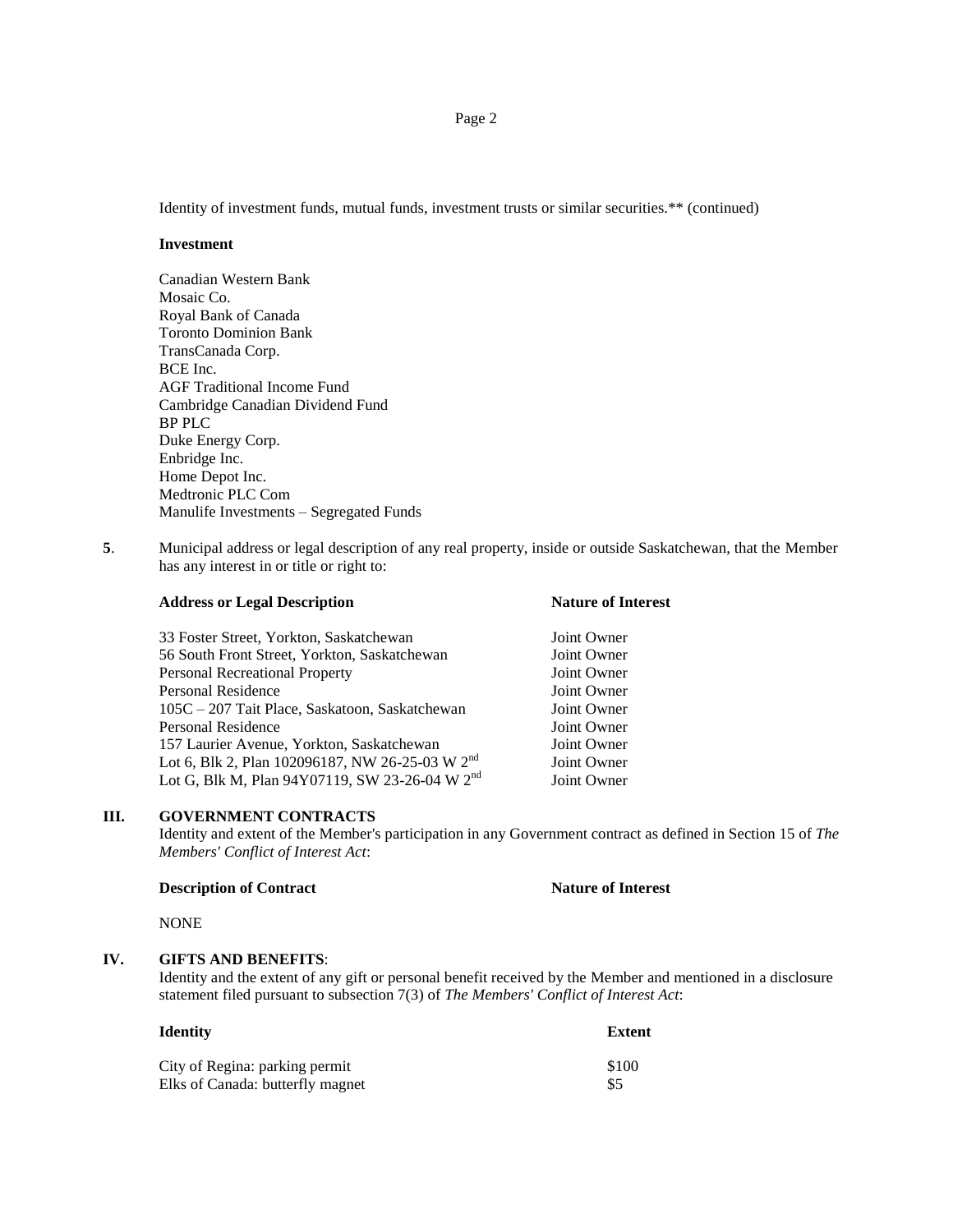#### **GIFTS AND BENEFITS**: (continued)

Identity and the extent of any gift or personal benefit received by the Member and mentioned in a disclosure statement filed pursuant to subsection 7(3) of *The Members' Conflict of Interest Act*:

## **Identity Extent**

| Saskatchewan Medical Association, Dr. Intheran Pillay, President:<br>jars of mustard and desk calendar                                                                            | \$30 |
|-----------------------------------------------------------------------------------------------------------------------------------------------------------------------------------|------|
| Saskatchewan Métis Economic Development Corporation: framed<br>print of artwork, pen, pin and carrying bag                                                                        | \$50 |
| Saskatchewan Registered Nurses Association: pen, keychain, fridge<br>magnet, \$50 gift certificate                                                                                | \$80 |
| Saskatchewan Seniors Mechanism: tote bag and pen                                                                                                                                  | \$20 |
| Duck Mountain Ambulance: figurine: Medics of Valor                                                                                                                                | \$50 |
| Pasikow Mushwa Healing Centre, Fort Qu'Appelle: stained glass<br>feather                                                                                                          | \$25 |
| Luke T. Lawrence: book, "Erin's Gift" and teddy bear                                                                                                                              | \$30 |
| University of Saskatchewan, College of Nursing: gift basket of:<br>chocolates, U of S stadium blanket, coffee mug, journal, ball<br>point pen, tie clip and reusable shopping bag | \$50 |
| Canadian Federation of Nurses Union: blanket                                                                                                                                      | \$30 |
| Federal/Provincial/Territorial Health Ministers Meeting: gift basket                                                                                                              | \$85 |
| Canadian Labour Congress: socks                                                                                                                                                   | \$10 |
| Association for Reformed Political Action (ARPA): Thinline<br>leather bible                                                                                                       | \$60 |
| Moose Jaw and District Emergency Medical Services: book, DatSun<br>Photo Art – "Portraits of an Emergency, Chapter 2"                                                             | \$69 |

## **V. OTHER**

**1**. The identity of any grant or subsidy from the Crown that was received by the Member or any other business listed in paragraph  $II(1)$ \*\*\*.

# **Identity Extent**

## NONE

**2**. Name and address of each corporation, organization or association of which the Member is an officer or director:

| <b>Name</b>                                     | <b>Address</b>                                      | <b>Position</b> |
|-------------------------------------------------|-----------------------------------------------------|-----------------|
| Brayden Ottenbreit Close Cuts<br>for Cancer     | 23 Bull Crescent, Yorkton,<br>Saskatchewan, S3N 3Y5 | Co-founder      |
| Brayden Ottenbreit Memorial<br><b>Book Fund</b> | 23 Bull Crescent, Yorkton,<br>Saskatchewan, S3N 3Y5 | Co-founder      |
| <b>Yorkton Flying Club</b>                      | Yorkton, Saskatchewan                               | Director        |
| Full Gospel Businessmen -                       | Box 2024, Yorkton,                                  | Director        |
| <b>Yorkton Chapter</b>                          | Saskatchewan, S3N 3X3                               |                 |
|                                                 |                                                     |                 |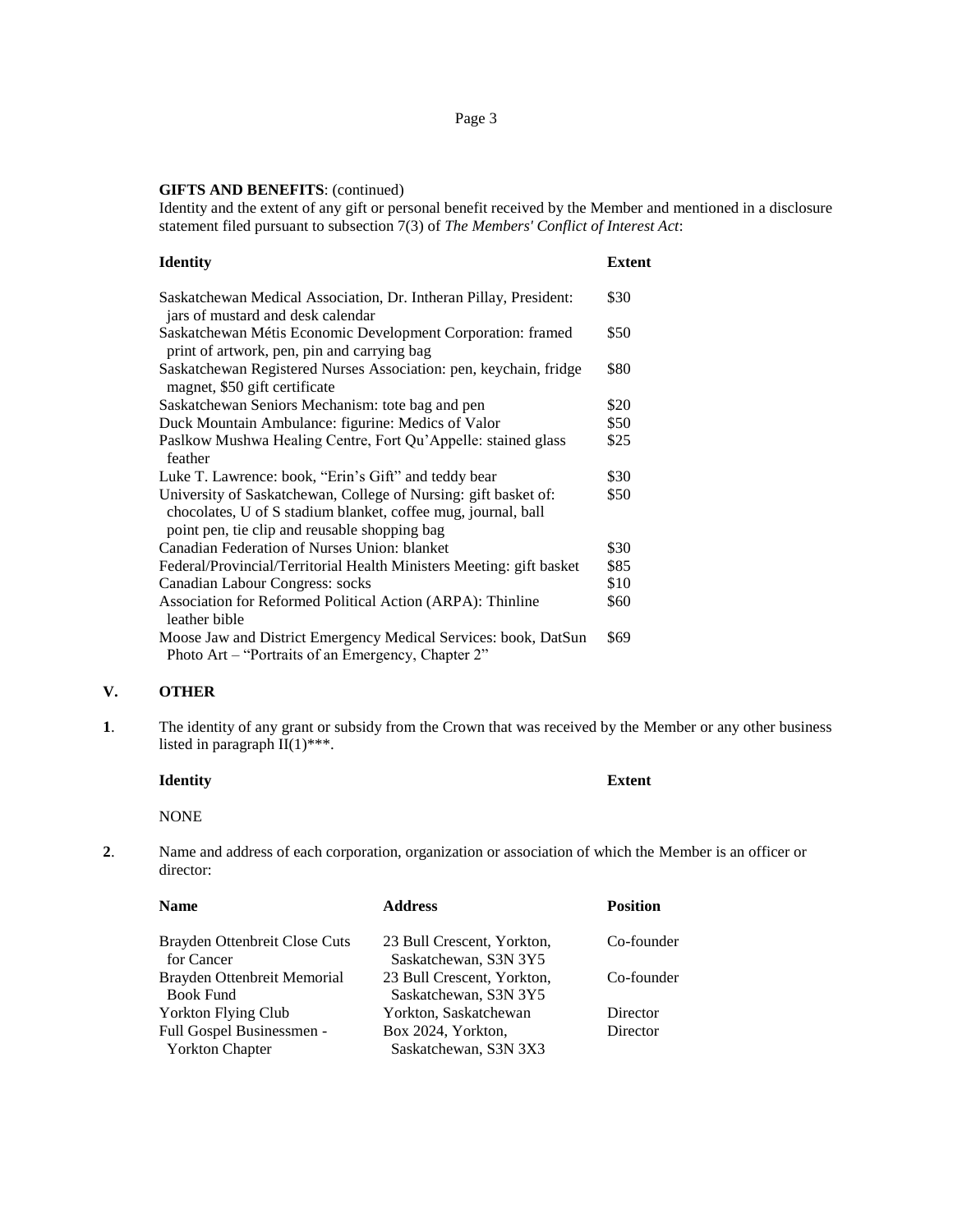**3**. Name and address of each organization or association in which the Member holds a Membership:

| <b>Name</b>                                             | <b>Address</b>                                                 | <b>Status of Membership</b> |
|---------------------------------------------------------|----------------------------------------------------------------|-----------------------------|
| Saskatchewan Party                                      | 6135 Rochdale Boulevard,<br>Regina, Saskatchewan, S4X 2R1      | Member                      |
| Experimental Aircraft Association Lumsden, Saskatchewan |                                                                | Member                      |
| Yorkton Kinsmen K-40                                    | Yorkton, Saskatchewan                                          | Member                      |
| Yorkton Chamber of Commerce                             | Yorkton, Saskatchewan                                          | Member                      |
| <b>Yorkton Flying Club</b>                              | Yorkton, Saskatchewan                                          | Member                      |
| Yorkton Co-op                                           | Yorkton, Saskatchewan                                          | Member                      |
| Cornerstone Credit Union                                | Yorkton, Saskatchewan                                          | Member                      |
| Conservative Party of Canada                            | Ottawa, Ontario                                                | Member                      |
| <b>Yorkton Business Improvement</b><br>District         | Yorkton, Saskatchewan                                          | Member                      |
| Full Gospel Businessmen's<br>Fellowship                 | Yorkton, Saskatchewan                                          | Member                      |
| Promisekeepers                                          | Burlington, Ontario                                            | Member                      |
| St. Gerard's Roman Catholic<br>Church                   | Yorkton, Saskatchewan                                          | Member                      |
| Prairie Harvest Christian Life<br>Centre                | Yorkton, Saskatchewan                                          | Member                      |
| Royal Canadian Legion                                   | Yorkton, Saskatchewan                                          | Member                      |
| Saskatchewan Pro Life<br>Association                    | Yorkton, Saskatchewan                                          | Member                      |
| Civil Air Search and Rescue<br>Association              | Yorkton, Saskatchewan                                          | Member                      |
| Commonwealth Parliamentary<br>Association               | 239 - 2405 Legislative Drive,<br>Regina, Saskatchewan, S4S 0B3 | Member                      |

**4**. Other information as directed by the Commissioner pursuant to clause 13(1)(1):

#### **NONE**

- \* Clause 13(1)(f) of *The Members' Conflict of Interest Act* does not require public disclosure of Treasury Bills or bonds issued by the Government of Canada, the government of any province or territory of Canada or any municipal government in Canada.
- \*\* Clause 13(1)(g) of *The Members' Conflict of Interest Act* does not require public disclosure of registered retirement savings plans (rrsps), other than self-directed plans, registered home ownership savings plans (rhosps), registered education savings plans, accounts and term deposits held in banks listed in Schedule I or II to the Bank Act (Canada) or in any other financial institutions in Saskatchewan that are lawfully entitled to accept deposits, pension plans or insurance policies.
- \*\*\* Clause (13)(1)(k) of *The Members' Conflict of Interest Act* does not require public disclosure of a grant or subsidy that is paid pursuant to a government contract or pursuant to an Act or regulation where the authority of the grant or subsidy is not subject to the discretion of any individual and the standard terms and conditions of eligibility are objective in nature and are prescribed in an Act or regulation.

NOTE: Unless disclosure is directed by the Commissioner pursuant to subsection 13(3), the value or amounts of any items required to be in this disclosure statement will not be disclosed in this public disclosure statement.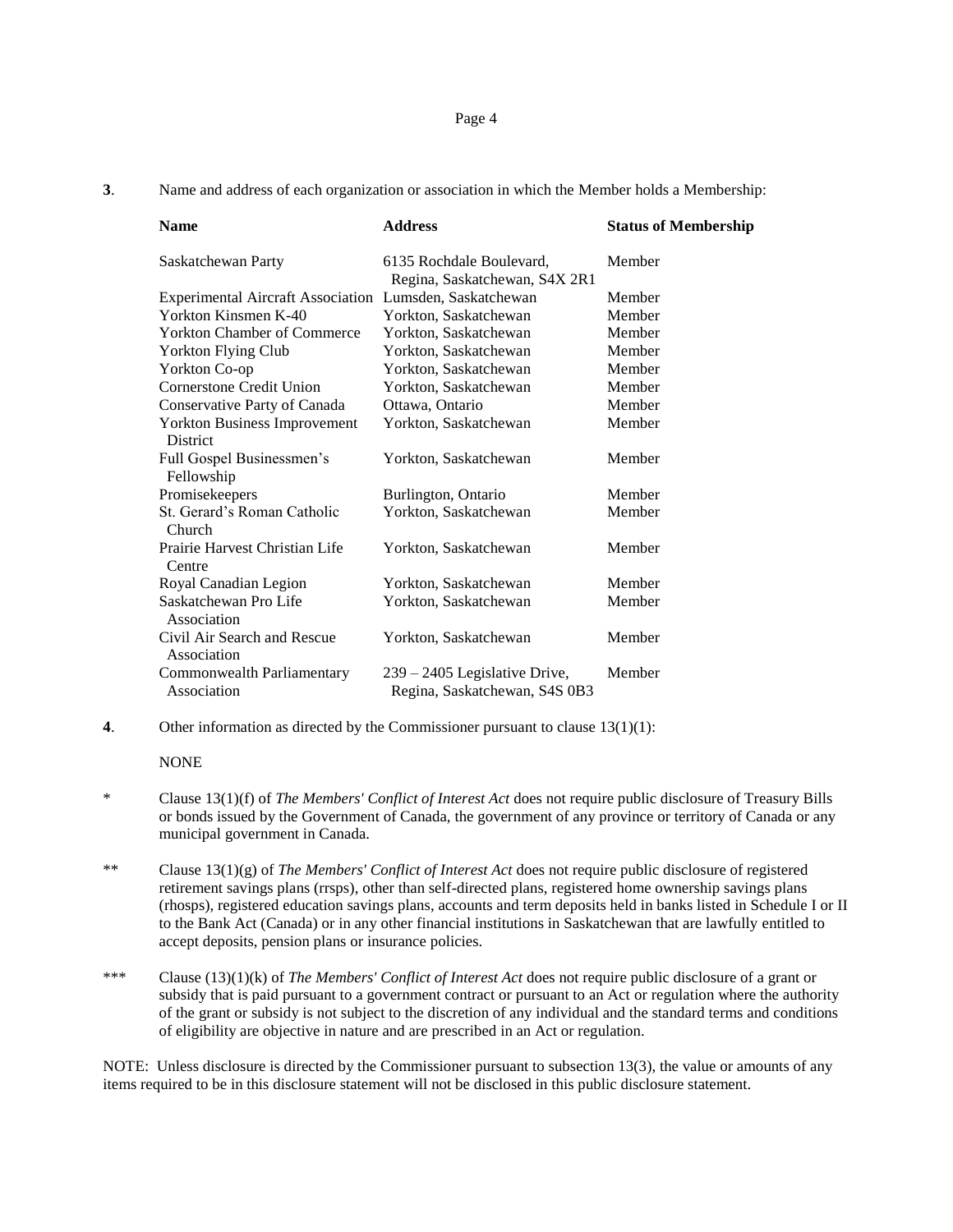## FORM 2 - SCHEDULE A Prepared by Conflict of Interest Commissioner, Saskatchewan

DATE: March 19, 2018

## **MEMBER'S PUBLIC DISCLOSURE STATEMENT**

## **MEMBER'S SPOUSE**

# **NAME OF MEMBER**: **GREG OTTENBREIT NAME OF SPOUSE**: **LEONA OTTENBREIT**

#### **I. INCOME**:

Name and address of each business from which the Member's spouse receives remuneration for services as an employee, officer, director, trustee, partner or owner (see clause 13(1)(b)):

| <b>Name</b>                 | <b>Address</b>                                      | <b>Position Held</b>    |
|-----------------------------|-----------------------------------------------------|-------------------------|
| GLO Enterprises Ltd.        | 23 Bull Crescent, Yorkton,<br>Saskatchewan, S3N 3Y5 | Secretary               |
| <b>Better Living Centre</b> | Yorkton, Saskatchewan                               | Receptionist            |
| Young Living Canada         | Yorkton, Saskatchewan                               | Independent Distributor |
| Rental Income – Yorkton     | Yorkton, Saskatchewan                               | Joint Owner             |

#### **II. ASSETS**:

**1**. Name and address of the registered office of each corporation in which the Member's spouse holds any shares, share warrants or share purchase options:

| <b>Name</b>                     | <b>Address</b>                                      | <b>Nature of Interest</b> |
|---------------------------------|-----------------------------------------------------|---------------------------|
| <b>GLO</b> Enterprises          | 23 Bull Crescent, Yorkton,<br>Saskatchewan, S3N 3Y5 | Secretary                 |
| $\:$ assets $-$ rental property |                                                     |                           |

**2**. Name and address of all sole proprietorships or partnerships in which the Member's spouse has an interest:

| <b>Name</b> | <b>Address</b> | <b>Nature of Interest</b> |
|-------------|----------------|---------------------------|
| <b>NONE</b> |                |                           |

**3**. Identity of bonds and debentures with a value of greater than \$2,000.00: \*

#### **Bonds and Debentures**

Canadian Tire Corp. Ltd. Mtn Due Capital Desjardins Inc. Enbridge Inc.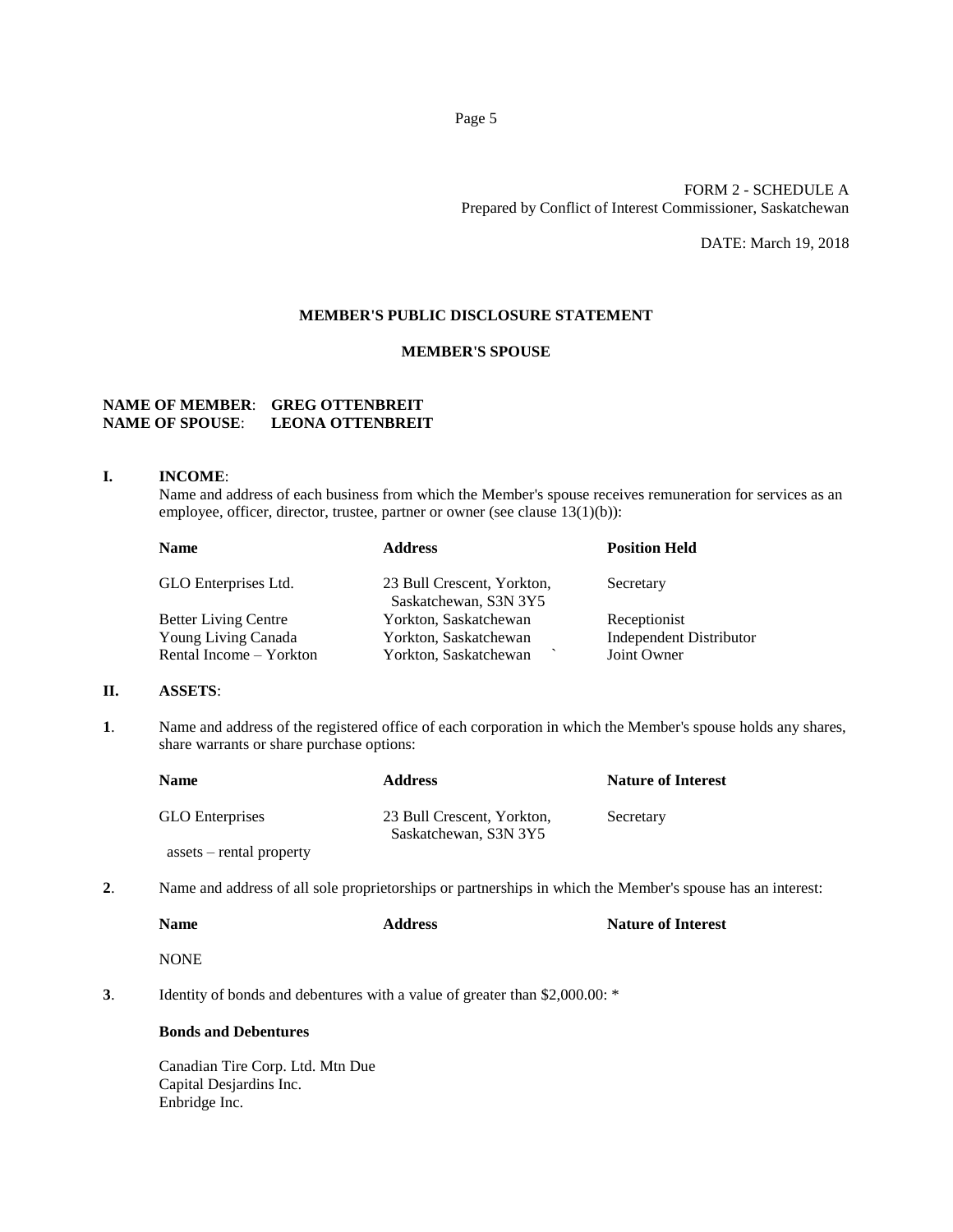Identity of bonds and debentures with a value of greater than \$2,000.00: \* (continued)

## **Bonds and Debentures**

Telus Corporation Senior Notes TransCanada Pipelines Citigroup Finance Canada Manulife Financial Corp. Due Res Bell Canada Province of PEI (in SPRRSP)

**4**. Identity of investment funds, mutual funds, investment trusts or similar securities:\*\*

## **Investment**

Bank of Nova Scotia BCE Inc. Com New WestJet Airlines Ltd. Franklin Quotential Dvfd Income Portfolio Canadian National Railway Co. Canadian Western Bank Mosaic Co. Royal Bank of Canada Toronto Dominion Bank TransCanada Corp. BCI Inc. AGF Traditional Income Fund Cambridge Canadian Dividend Fund BP PLC Duke Energy Corp. Enbridge Inc. Home Depot Inc. Medtronic PLC Com Manulife Investments – Segregated Funds

**5**. Municipal address or legal description of any real property, inside or outside Saskatchewan, that the Member's spouse has any interest in or title or right to:

| 33 Foster Street, Yorkton, Saskatchewan                    | Joint Owner |
|------------------------------------------------------------|-------------|
| 56 South Front Street, Yorkton, Saskatchewan               | Joint Owner |
| <b>Personal Recreational Property</b>                      | Joint Owner |
| <b>Personal Residence</b>                                  | Joint Owner |
| 105C – 207 Tait Place, Saskatoon, Saskatchewan             | Joint Owner |
| <b>Personal Residence</b>                                  | Joint Owner |
| 157 Laurier Avenue, Yorkton, Saskatchewan                  | Joint Owner |
| Lot 6, Blk 2, Plan 102096187, NW 26-25-03 W $2nd$          | Joint Owner |
| Lot G, Blk M, Plan 94Y07119, SW 23-26-04 W 2 <sup>nd</sup> | Joint Owner |
| NW $\frac{1}{2}$ 1-25-5 W $2^{nd}$ - Rm of Good Lake, SK   | Joint Owner |
|                                                            |             |

#### **Address or Legal Description Nature of Interest**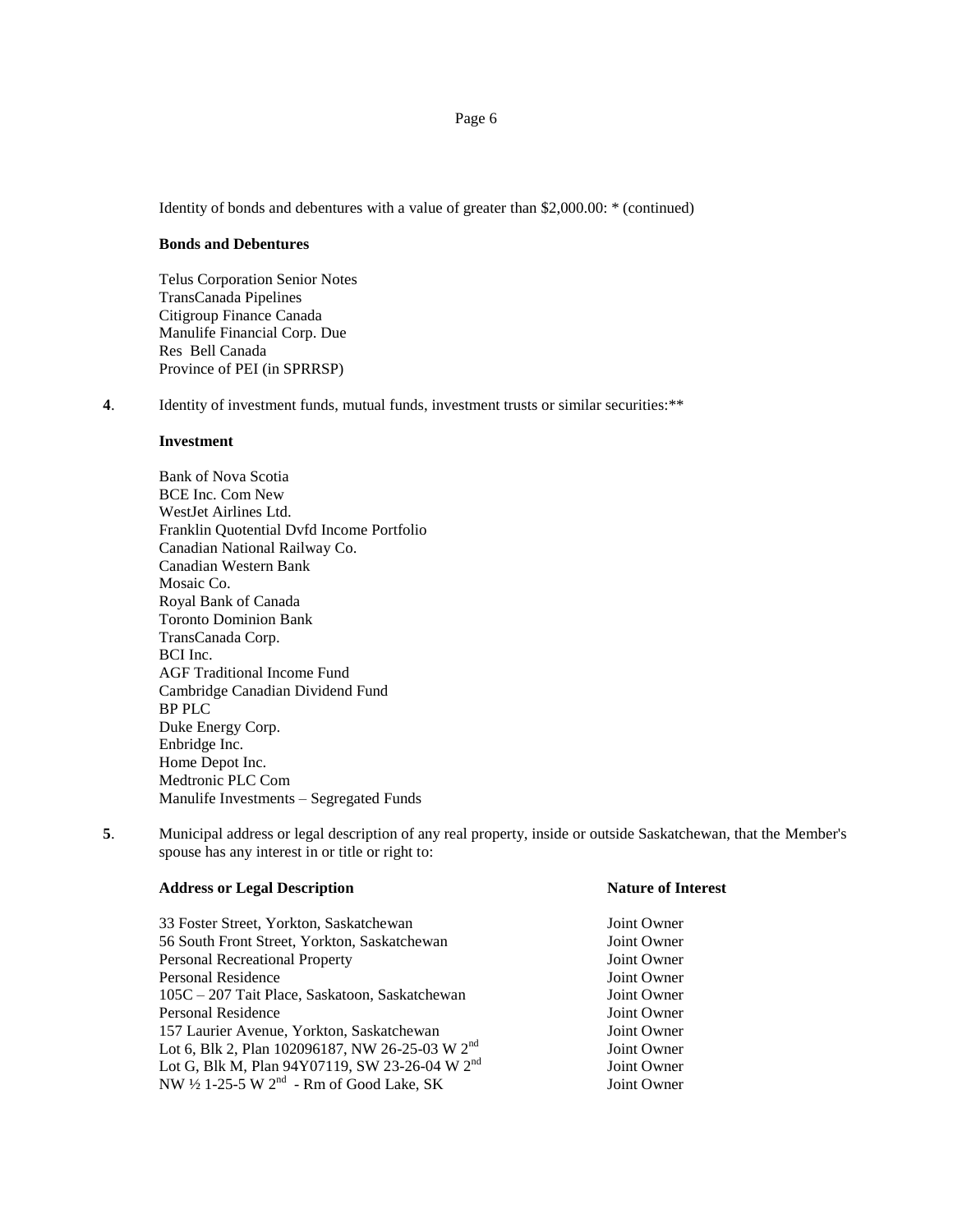# **III. GOVERNMENT CONTRACTS**:

Identity and extent of the Member's spouse's participation in any Government contract as defined in Section 15 of *The Members' Conflict of Interest Act*:

## **Description of Contract Nature of Interest Nature of Interest**

NONE

## **IV. GIFTS AND BENEFITS**:

Identity and the extent of any gift or personal benefit received by the Member's spouse and mentioned in a disclosure statement filed pursuant to subsection 7(3) of *The Members' Conflict of Interest Act*:

**Identity Extent**

NONE

## **V. OTHER**:

**1**. The identity of any grant or subsidy from the Crown that was received by the Member's spouse.\*\*\*

**Identity Extent**

**NONE** 

**2**. Name and address of each corporation, organization or association of which the Member's spouse is an officer or director:

| <b>Position</b> |
|-----------------|
| Co-founder      |
|                 |
| Director        |
|                 |

**3**. Other information as directed by the Commissioner pursuant to clause 13(1)(1):

NONE

- \* Clause 13(1)(f) of *The Members' Conflict of Interest Act* does not require public disclosure of Treasury Bills or bonds issued by the Government of Canada, the government of any province or territory of Canada or any municipal government in Canada.
- \*\* Clause 13(1)(g) of *The Members' Conflict of Interest Act* does not require public disclosure of registered retirement savings plans (rrsps), other than self-directed plans, registered home ownership savings plans (rhosps), registered education savings plans, accounts and term deposits held in banks listed in Schedule I or II to the Bank Act (Canada) or in any other financial institutions in Saskatchewan that are lawfully entitled to accept deposits, pension plans or insurance policies.
- \*\*\* Clause (13)(1)(k) of *The Members' Conflict of Interest Act* does not require public disclosure of a grant or subsidy that is paid pursuant to a government contract or pursuant to an Act or regulation where the authority